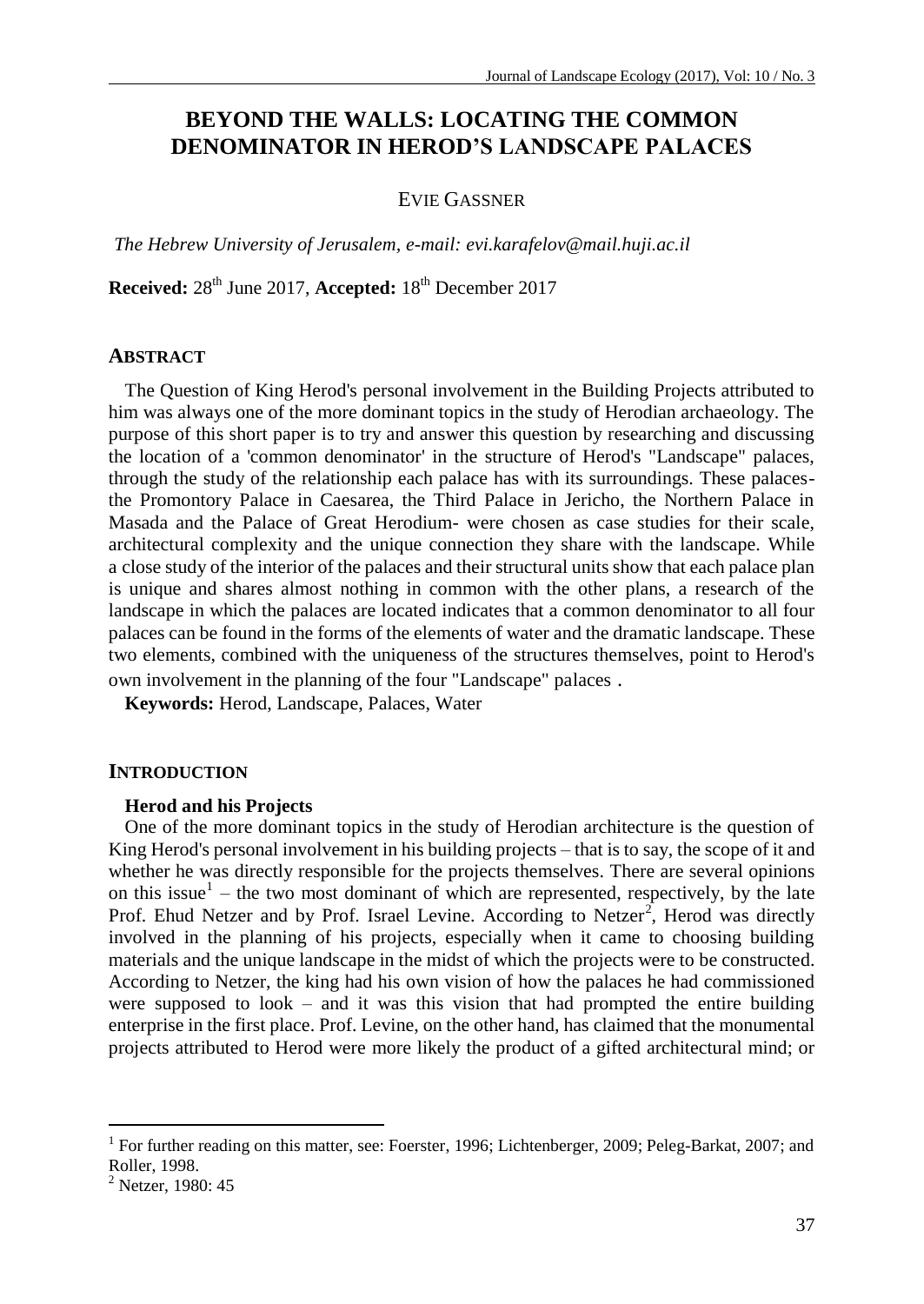rather, a team of such gifted architects<sup>3</sup>. Levine claims that there is no sufficient evidence that Herod took an active part in the process of planning and building his projects.

### Panejas Mediterranean Sea <sup>\*</sup>Bathyra Sepphoris \*Gaba Beth-Shear Caesarea Sebaste Betharamptha · Antipatris Alexandrium Joppa Phasael \* Doq Nuseib Uweishira. *i*<br>ericho Jerusalem . Cypros Heshbon, Hyrcania Herodium · Khirbet al-Murak<br>•• Mamre Callirrhoe Ascalon Hebron Machaerus Agrippeion 2 Dead Sea Masada ·

### **Fig. 1: Herod's Kingdom. Plan by Ehud Netzer; Herodium Excavation Project**

The question of the level of Herod's involvement in his projects was one of the topics I researched for my Master's Thesis paper. To answer this question, among others, I examined the role of the inner structure and the architectural units, as well as their correspondence with one another, in four of Herod's "Landscape Palaces" – so described due to their distinguished relationship with their surroundings. These four palaces - the palace of Lower Herodium, the Northern Palace of Masada, The Promontory Palace in Caesarea Maritima and the Third Winter Palace in Jericho - were chosen as case studies due to their complexity, size, and sophistication. These palaces, built between the years 25-15 BCE, are known for their architectural syncretism - the blend of the local east with the Roman west- that is so characteristic of Herod's projects<sup>4</sup>.

An examination of these palaces' plans, during which I compared the structural units and mapped out all of the architectural elements, brought me to the conclusion that neither of the

<sup>&</sup>lt;sup>3</sup> Levine, 1980: 52

<sup>4</sup> Gassner, 2015: 2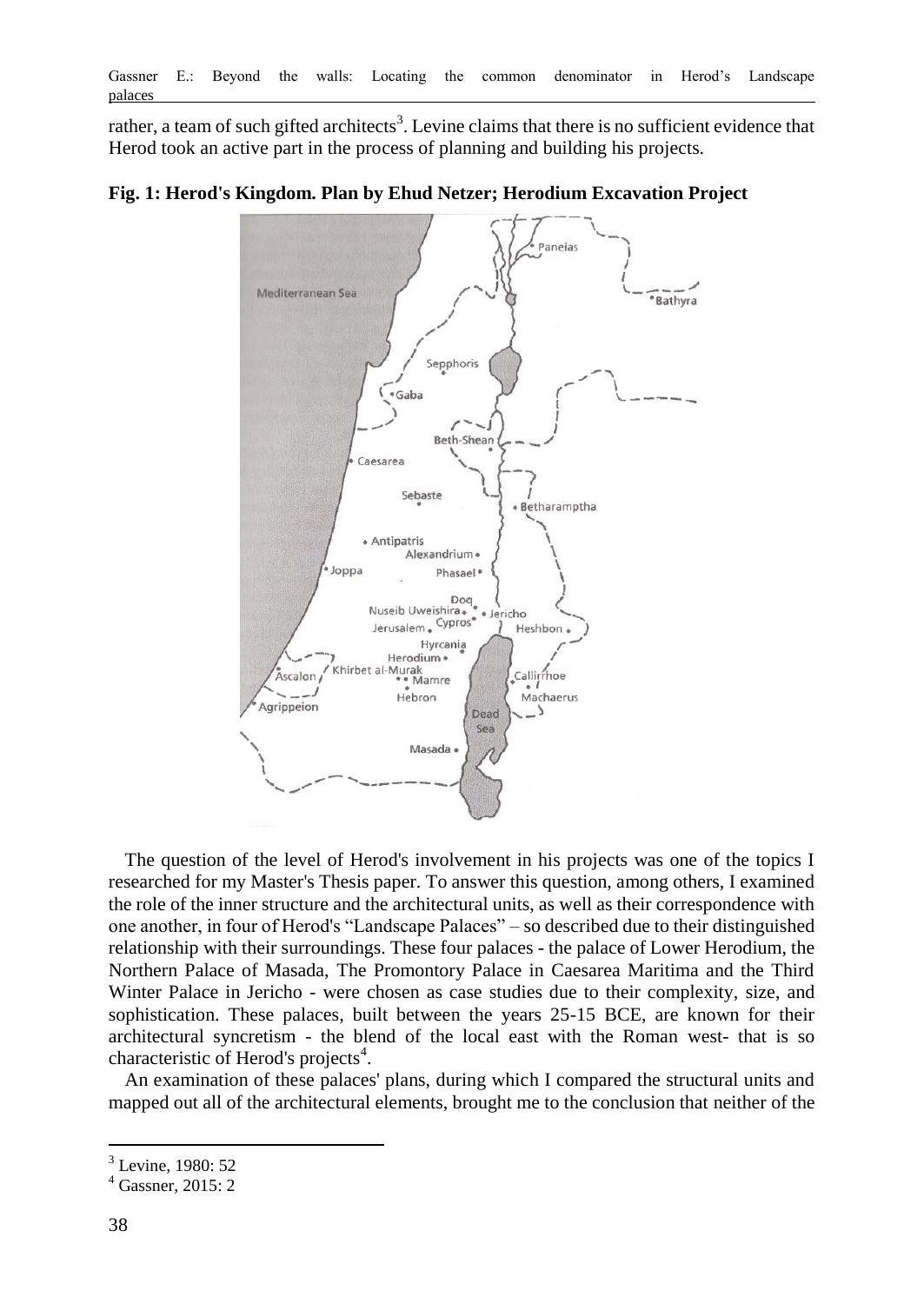palaces was alike. Some of them do share a common location for a specific architectural element (for example, the location of the bedrooms,a large number of reception halls, or some similar attributes appearing in the swimming pools); but this fact alone was not enough to establish the existence of common ground<sup>5</sup>. Thus, I decided to expand the limits of my search and attempt to discover the shared elements outside of the structures' borders.





### **Lower Herodium**

Herodium is located at the edge of the Judean desert, approximately 6 km southeast of Bethlehem. It is made up of a fortress that stands on top of an artificial hill that was constructed by Herod, and a large Palace complex located at the foot of the volcano-shaped mount. Lower Herodium extends over approximately 15 hectares and consists of the Great

<sup>5</sup> Gassner, 2015: 59-61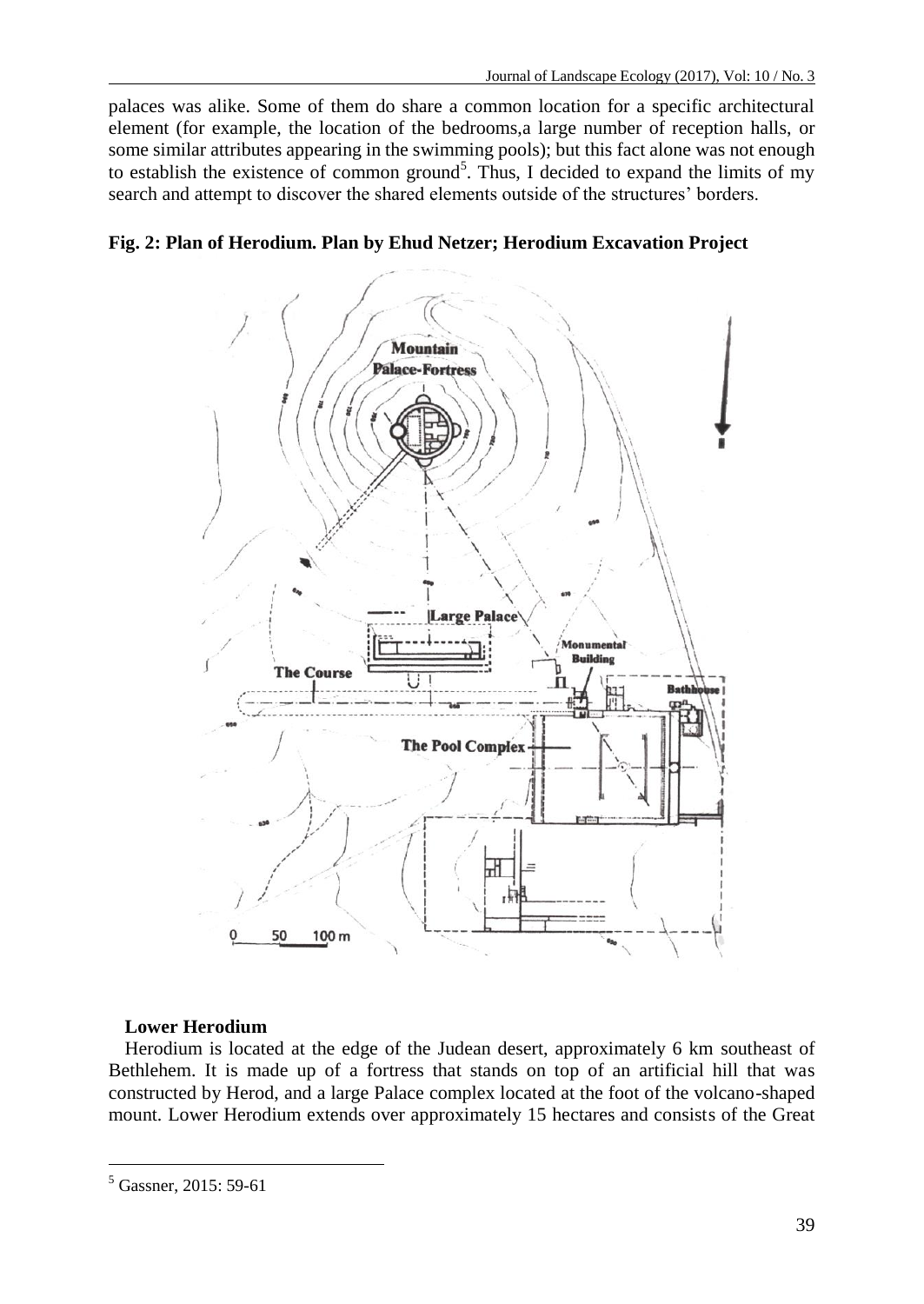Place - of which only the foundations and cellars remain; the pool complex; and the 'course,' which had probably served the funerary procession of King Herod in the year 4 BCE. The construction of Lower Herodium itself required the erection of retailing walls, a considerable dumping of fills and cutting into bedrock. The most substantial section of Lower Herodium was built around a large pool, which measured 69 x 45 m and was approximately 3 m. deep. The pool was partially hewn into the bedrock and was coated with a gray hydraulic plaster. A round structure in the form of a *Tholos* stood at the center of the pool. This structure, of which only the foundations have survived, was reachable by boat and likely used as a pavilion or a reception hall<sup>6</sup>. The pool itself was surrounded by a garden, the main part of which was located to the east with smaller stretches on the other sides of it. This complex was surrounded by various structures to its north, west, and south – which probably served as different wings of an administrative complex. The pool itself had several functions; besides being a distinct landscape feature in itself, it had also provided swimming and boating activities and was the only Herodian pool that was not intended solely for recreation but served as a water reservoir as well<sup>7</sup>.

Herodium, in all of its magnificent glory, was Herod's monument to himself: the place where he was buried. It is little wonder, therefore, that he chose to commemorate himself so dramatically.

## **Fig. 3: Reconstruction of The Northern Palace. Plan by Ehud Netzer; Herodium Excavation Project**



- <sup>6</sup> Netzer, 1981: 12-15
- <sup>7</sup> Netzer, 2006: 190-191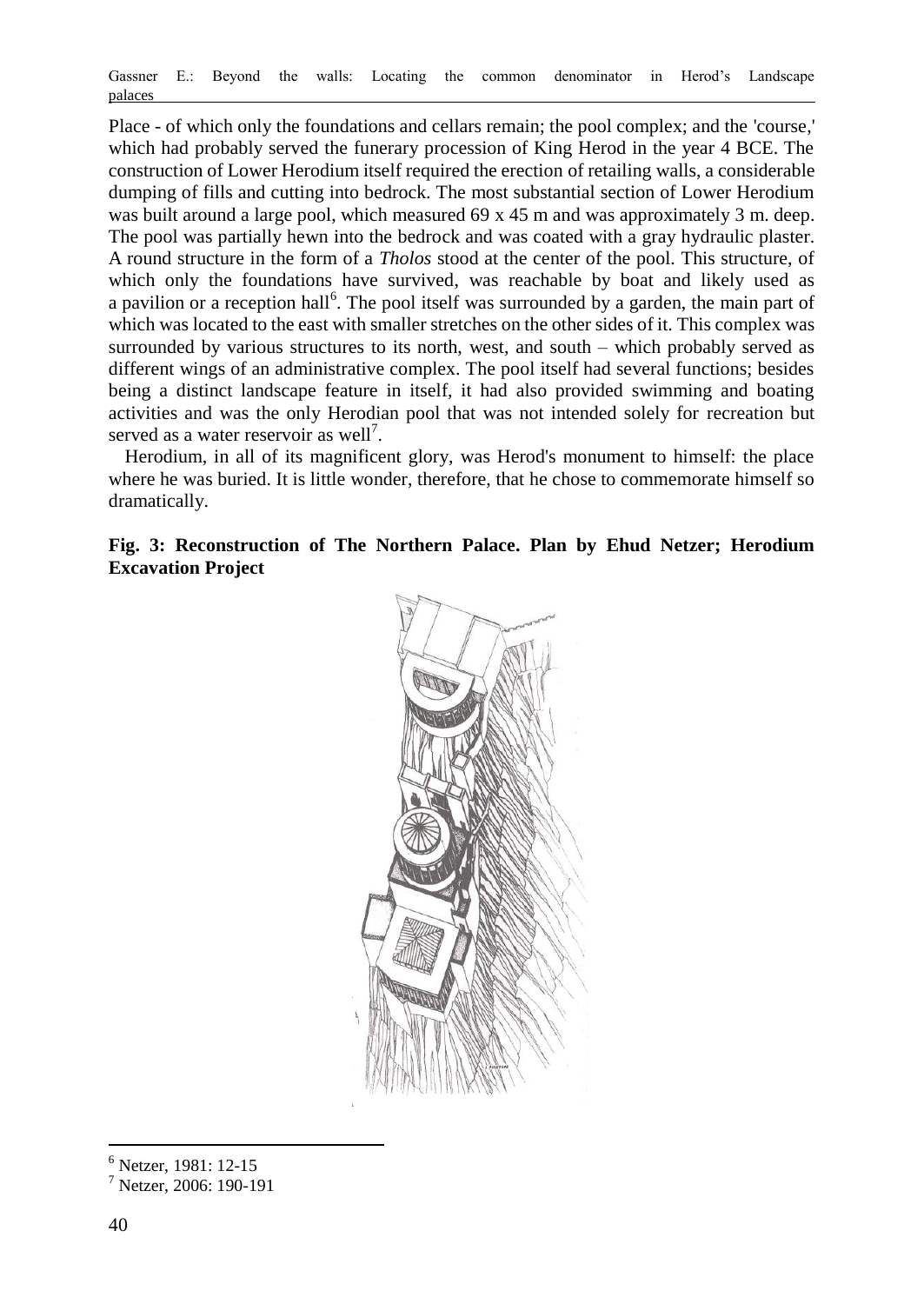#### **The Northern Palace at Masada**

The fortress of Masada is located at the top of a rocky cliff, to the west of the Dead Sea. Herod had two structures built on the hill-top: the Western Palace and the Northern Palace. The latter of the two is undoubtedly one of the most impressive buildings constructed by the king. The palace is built on the northern side of the cliff and makes use of three pre-existing rock terraces by reshaping and adopting them into different forms - the upper terrace into a semicircle, the middle terrace into a circle and the lower terrace into a rectangle. The height difference between the upper and middle levels is approximately 20 m; and approximately 13 m between the middle and the lower levels $^{8}$  (Fig.4).

|         |  |  |  |  |  | Fig. 4: Plan of the Northern Palace. Plan by Ehud Netzer; Herodium Excavation |
|---------|--|--|--|--|--|-------------------------------------------------------------------------------|
| Project |  |  |  |  |  |                                                                               |



The entrance to the palace was through the upper terrace, which contained two bedroom units, the floors of which were decorated with black and white mosaics, and a semicircular balcony that was surrounded by a double colonnade which revealed the breathtaking view of the Dead Sea. A flight of stairs connecting this terrace to the other two lead from the western end of the balcony<sup>9</sup>. The middle terrace comprised the foundations of a round structure which had consisted of two concentric walls, standing approximately 3 m apart from each other, and two water installations to the south: one a cistern and the other a ritual bath (*miqveh*). Though the remains of this terrace are very poorly preserved, there can be no doubt that the circular structure was a *Tholos* of some sort that served as a reception hall<sup>10</sup>. The lower terrace is the

<sup>8</sup> Netzer, 2006: 29

 $9$  Netzer, 2006: 30

<sup>&</sup>lt;sup>10</sup> Foerster, 1995:174-179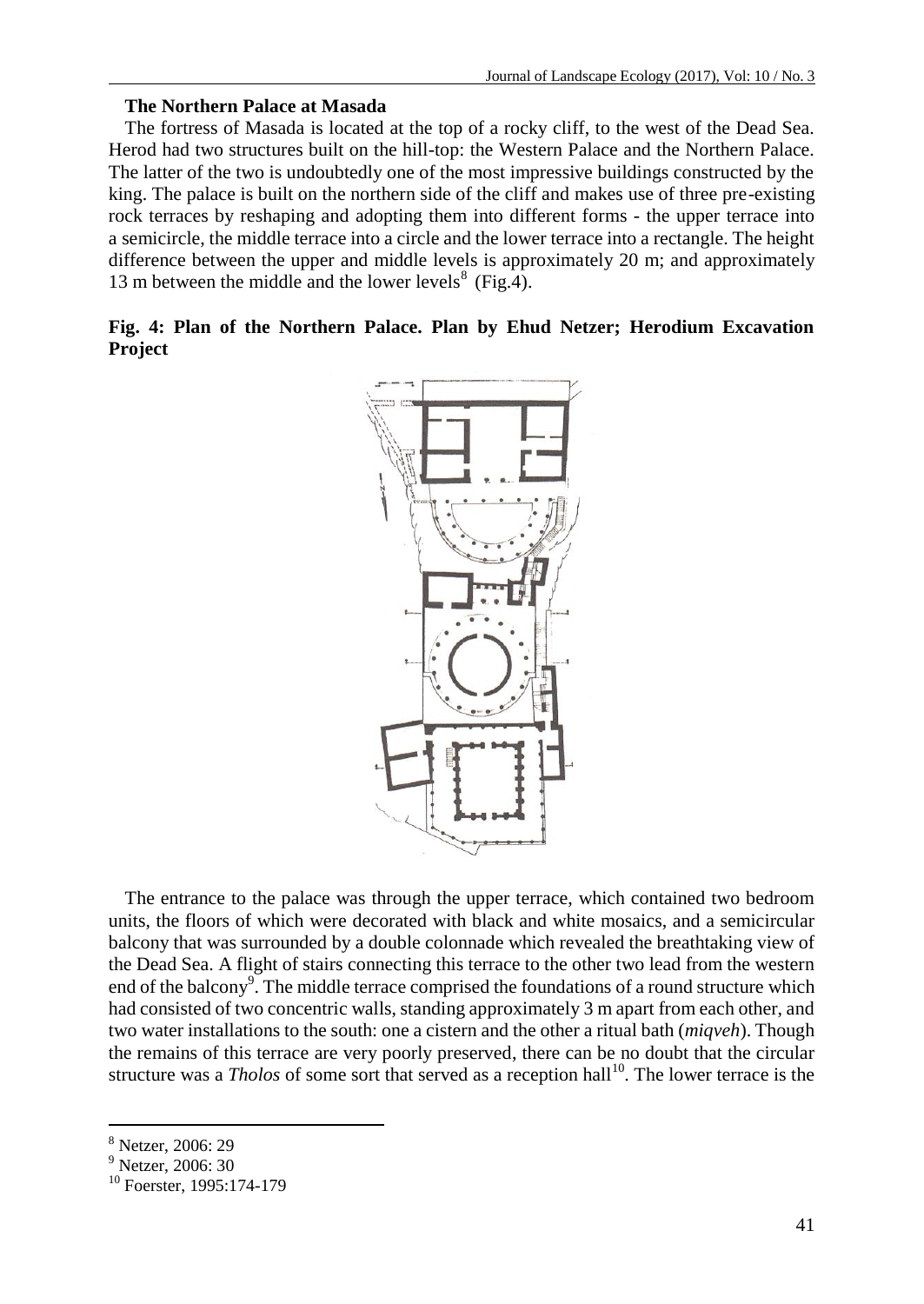most magnificent and best-preserved of the three. Topographic limitations caused the north-eastern corner of the hall to be cut off diagonally, creating a nearly square hall (10.3 x 9.0 m.). The entrance to this level was at the southwest, from the stairway that ran from the upper level. The hall was surrounded by colonnades, with engaged columns on pedestals decorating the walls. Large windows filled out the space between the columns and looked out to the view around the palace. The southern colonnade, with its engaged columns, was cut into the rock. Due to the good state of preservation, we can see that the columns were built in the Corinthian order, with Attic bases; and that the entire hall was lavishly decorated, both with fresco and stucco $11$ . Two units were built adjacent to the south-eastern side of the lower terrace: the western unit was small and served as the entrance to the hall, whereas the eastern unit was larger and comprised two levels - the upper one is much eroded, but the remains of two rooms can still be seen. The lower unit sported a small Roman bathhouse<sup>12</sup>.

The location of the Northern Palace is superb. Due to its prime, isolated position, the king's guests enjoyed a staggering view, maximum shade in the hot summer months and a strong sense of security. The halls of the palace turned north, echoing the approaches of Roman architecture<sup>13</sup>. Due to its unmistakable connection to the Landscape around it, namely to the Dead Sea<sup>14</sup>, some have even opted to call the Northern Palace a *Villa Maritime<sup>15</sup>*.

### **The Promontory Palace in Caesarea Maritima**

The city of Caesarea Maritima is located on the shore of the Mediterranean Sea. Initially, the city (called Strato's Tower) was of Phoenician origin. It was conquered by the Hasmoneans, reconquered by the Romans and eventually, after years of decline came under the rule of Herod, who turned the decaying town into one of the most famous port cities in the ancient world (Fig. 5).

### **Fig. 5: Plan of the Promontory Palace. Plan by Ehud Netzer; Herodium Excavation Project**



 $11$  Many stucco fragments found on site indicate that the ceiling of the hall was also decorated.

<sup>&</sup>lt;sup>12</sup> Netzer, 2006:32

<sup>&</sup>lt;sup>13</sup> Vitruvius suggests that reception halls in areas of hot climates face north, in order to enjoy shade and breeze to the best extent (Vitruvius, De Architectura, II, IV, VI).

<sup>&</sup>lt;sup>14</sup> It is important to understand that during Herod's time the Dead Sea was located much closer to the cliff of Masada than it is now. Unfortunately, 2000 years saw it shrinking and drying up considerably. <sup>15</sup> Foerster, 1996.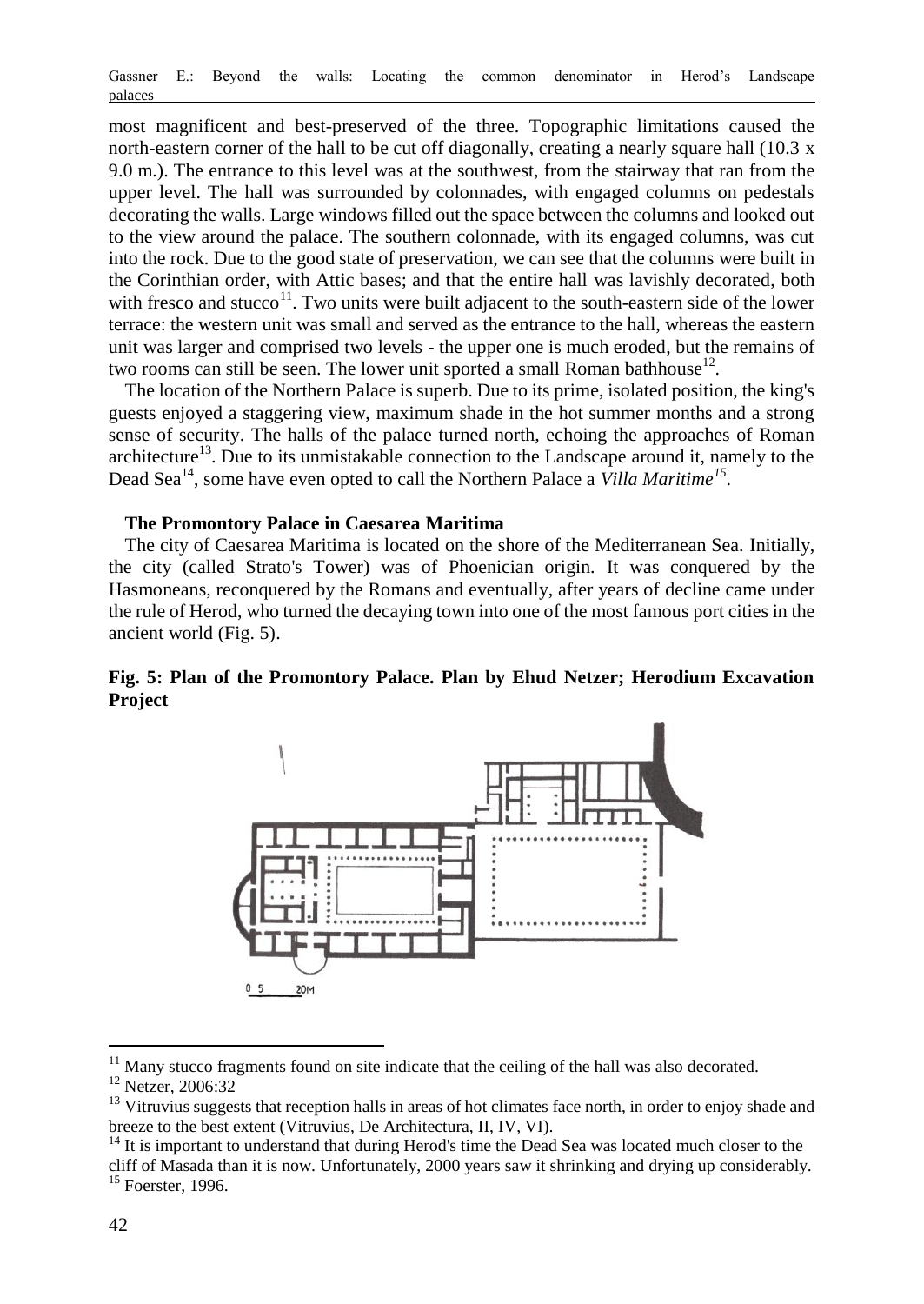The palace that the king built for himself in Caesarea was constructed atop a promontory rock, located approximately 450 m south of the harbor. The palace itself was made up of two wings: the lower one was built first<sup>16</sup> and had a more intimate and private feeling to it, while the upper one was added about ten years later and used mostly for public functions<sup>17</sup>. The lower wing consisted of a series of rooms positioned symmetrically around a rock-cut pool, measuring  $35 \times 18$  m in size and  $2$  m. deep. The pool was surrounded on its western, southern and northern sides by columns, and had small depressions in the colonnade that were probably used for plants<sup>18</sup>. A cluster of rooms built east of the pool consisted of a large hall at the center and two identically-sized rooms at its sides. The large hall probably served as a reception hall, where the king's guests and family took their meals. The pool, which dominated most of the space of the lower wing, was used for bathing and swimming and contained fresh water. This wing had two stories: based on the remains on site; it is safe to presume that the upper level had yet another reception hall and a round balcony, very similar to the one built at the Northern Palace in Masada, which looked to the sea<sup>19</sup>. The upper wing was dominated by a large, rectangular courtyard that was surrounded by columns. A row of rooms that was built to the north of the courtyard included a large hall, measuring 15 x 17 m. This hall, which likely served as the Throne room or as an audience room for the king, opened directly into the courtyard $^{20}$ .

The palace that Herod built for himself in Caesarea was one of the first features seen upon reaching the shores of Judea; together with other important monuments, such as the harbor, and the towering temple for Augustus and Rome. This was a statement of power and control. The Royal Palace, with its foundations in the water, looked as if it was sailing out to greet the incoming ships, and at the same time let them know that its owner was very powerful and had the full support of the budding Empire.

### **The Third Winter Palace in Jericho**

In the year 15 BCE, Marcus Agrippa arrives at Judea for an official visit and Herod entertains him and his entourage at Caesarea, Samaria-Sebaste, Hyrkania, Alexandrium, and Herodium<sup>21</sup>. Agrippa, much impressed with Herod's impressive projects, decides, upon his return to Rome, to send a team of workers to help the king with future projects. According to Netzer<sup>22</sup>, the Third Winter Palace at the winter resort of Jericho, located in the Jordan Valley, is the product of this gesture of friendship (Fig. 6.).

 $16$  About the year 22 BCE, when the construction of the city itself began.

<sup>17</sup> Netzer, 2006: 101

 $18$  Netzer, 1986.

<sup>19</sup> Netzer, 2006: 108- 109

<sup>20</sup> Netzer, 2006: 111

<sup>&</sup>lt;sup>21</sup> Josephus, Antiquities

<sup>22</sup> Netzer, 2006: 56-57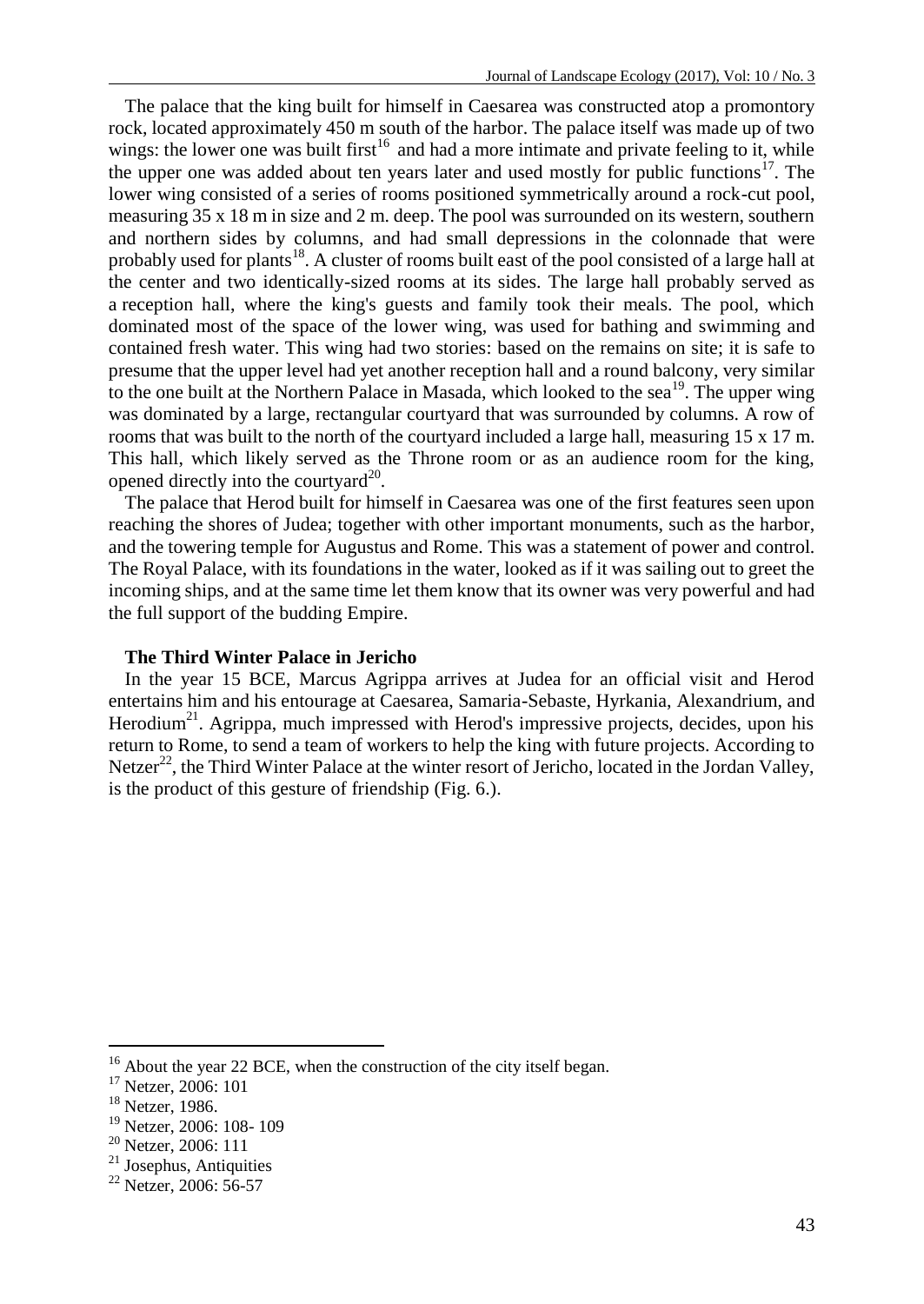

**Fig. 6: Plan of the Third Winter Palace Complex. Plan by Ehud Netzer; Herodium Excavation Project**

Herod erected three palaces in Jericho during his years of reign, of which the third one is the grandest and most lavish. It is also called the "Opus Reticulatum Palace" due to this distinct Roman building technique that was used in certain rooms in the building. The palace, which takes up approximately 30 hectares, was built on the two banks of the *Wadi Qelt*. This stream stands dry for most of the year but overflows with water at the end of winter. The palace consisted of four sections: the northern wing, located to the north of Wadi Qelt, where most of the rooms and reception halls were located, and three other wings located to the south of the stream: the "southern tell" at the center, the "sunken garden" to the west, and a huge pool on the east<sup>23</sup>. Even though no such remains were found during excavations, it is presumed that a bridge was built over the stream, to connect the northern wing to its southern brethren (Fig.7.).



**Fig. 7: Plan of the Northern Wing. Plan by Ehud Netzer; Herodium Excavation Project**

 $\overline{a}$ <sup>23</sup> Netzer, 2006: 59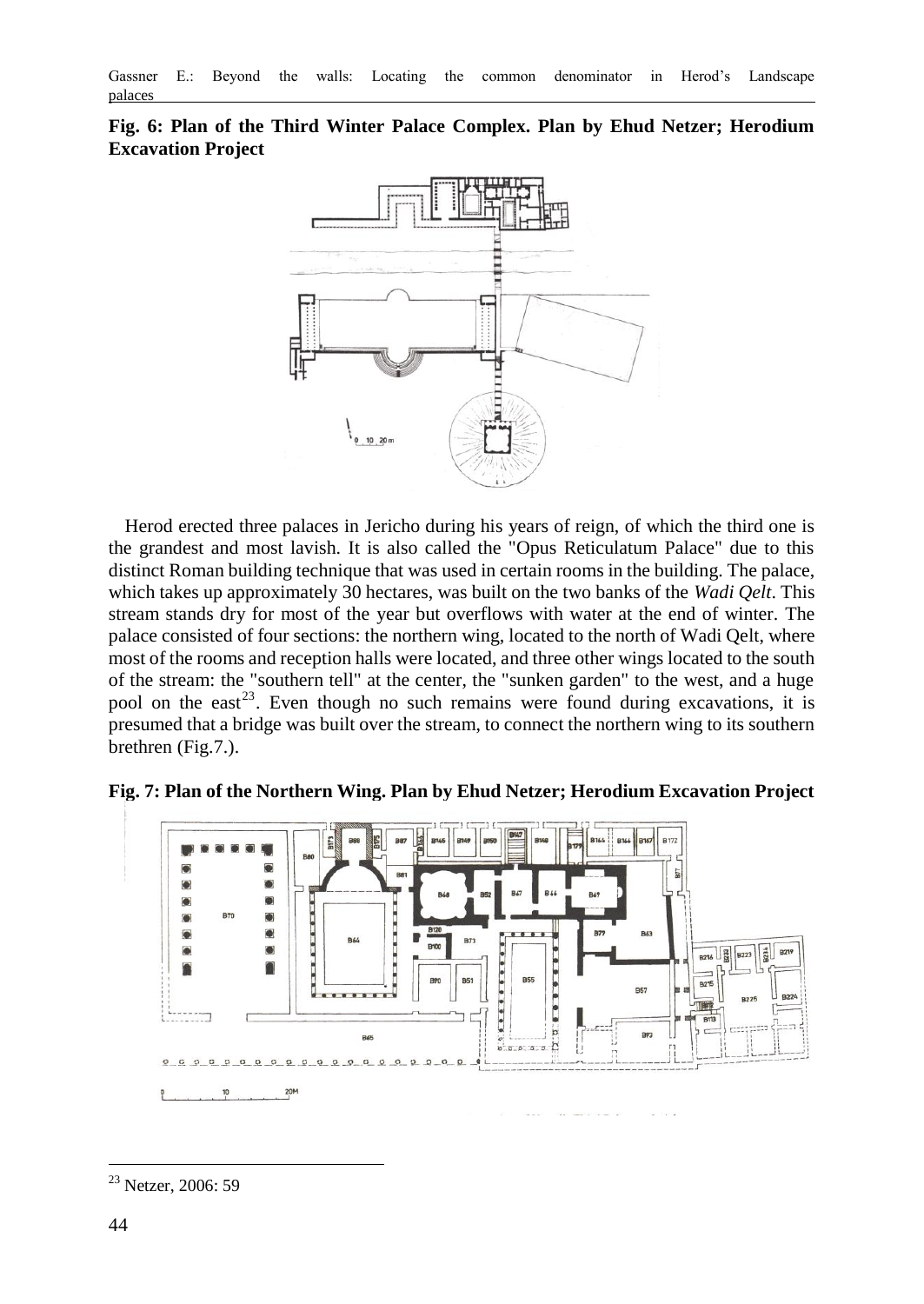The northern wing comprised several reception halls, two peristyle courtyards, guest rooms and a Roman bathhouse. Almost all the rooms in this wing were lavishly decorated in  $f$ resco<sup>24</sup> and stucco, with courtyards that turned south towards the view. One of these, Courtyard B64, sported a decorative garden at its center, measuring 9.3 x 12.7 m., in which seven rows of columns, with a place for about 12 flower pots in each row, were uncovered<sup>25</sup>. The 'southern tell' is a round structure approximately 16 m in radius, built atop an artificial hill south of the Wadi Qelt stream, of which only the foundations remain. The remains on site included fragments of fresco and terra-cotta decorations, which are extremely rare in Israel <sup>26</sup>. The plan of the round building is very similar to the plan of the *laconicum* (sweat-room) of the bathhouse located in the northern wing. G.D. Stiebel  $^{27}$  offers to identify this structure as a large *laconicum* with a double floor, thanks to its resemblance to the northern sweat-room and other Roman *Laconica* of Augustan times, such as the one in Agrippa's Bathhouse in Rome $^{28}$ .

The 'sunken garden,' 37 x 112 m, was located southwest of the northern wing, directly in front of the courtyards, so that it was part of the grand view that appeared to the guests of the king. The most dominant part of the garden was its splendid southern façade, which was built into the slope. At the center of this Opus Reticulatum-built façade stood an arrangement of circular benches in the shape of a theater, which served for flowerbeds. An ornamental water channel, 1.5 m wide, ran lengthwise of this façade. At the eastern and western sides of the garden there stood a pair of stucco and fresco-decorated colonnades. These were built about 2 m higher than the garden itself, hence the peculiar name. The garden itself was probably fitted with lanes and small, ornamental pools for a nice, enjoyable walk<sup>29</sup>.

The swimming pool, located to the southeast of the northern wing, is the largest of all swimming pools built in Herod's palaces. It is approximately 90 m long and 42 m wide and is built off-center. The reason for this irregularity was so that people could sit on the slope and watch the activities in the pool itself<sup>30</sup>. Due to its enormous size, it is safe to presume that, apart from swimming, the pool was used for boating, water sports competitions and perhaps even the reenacting of famous sea battles, such as the Battle of Actium.

#### **CONCLUSION**

If one examines the palaces within context, and not outside of it, and takes into consideration the environment in which these palaces were built, one may notice that the common elements in all palaces are the utilization of the dramatic landscape around them and the unique connection each palace has to water. Herod is known for his blatant disregard of topography and the way he used the impossible landscape around him to construct grandiose building projects. No landscape, however steep or uncooperative it may have been, ever stopped him from building his perfect monuments. Herod ruled the surroundings with the confident hand of a dictator and recruited the scenery to work for him and be part of his

 $24$  Rooms B90 and B51 that served as the entrance to the wing were decorated in the "third Pompeian" style".

<sup>&</sup>lt;sup>25</sup> Netzer, 2006: 62

<sup>26</sup> Netzer, 2006: 69; Viloshni, 2008:546

<sup>&</sup>lt;sup>27</sup> Stiebel, 2015

 $^{28}$  This is opposed to Netzer's opinion, who suggests considering this structure as a building with two floors- the lower one serves as a bathhouse and the upper one serves as a reception hall (Netzer, 2006: 69).

<sup>29</sup> Netzer, 2006: 65

<sup>30</sup> Netzer, 2006: 67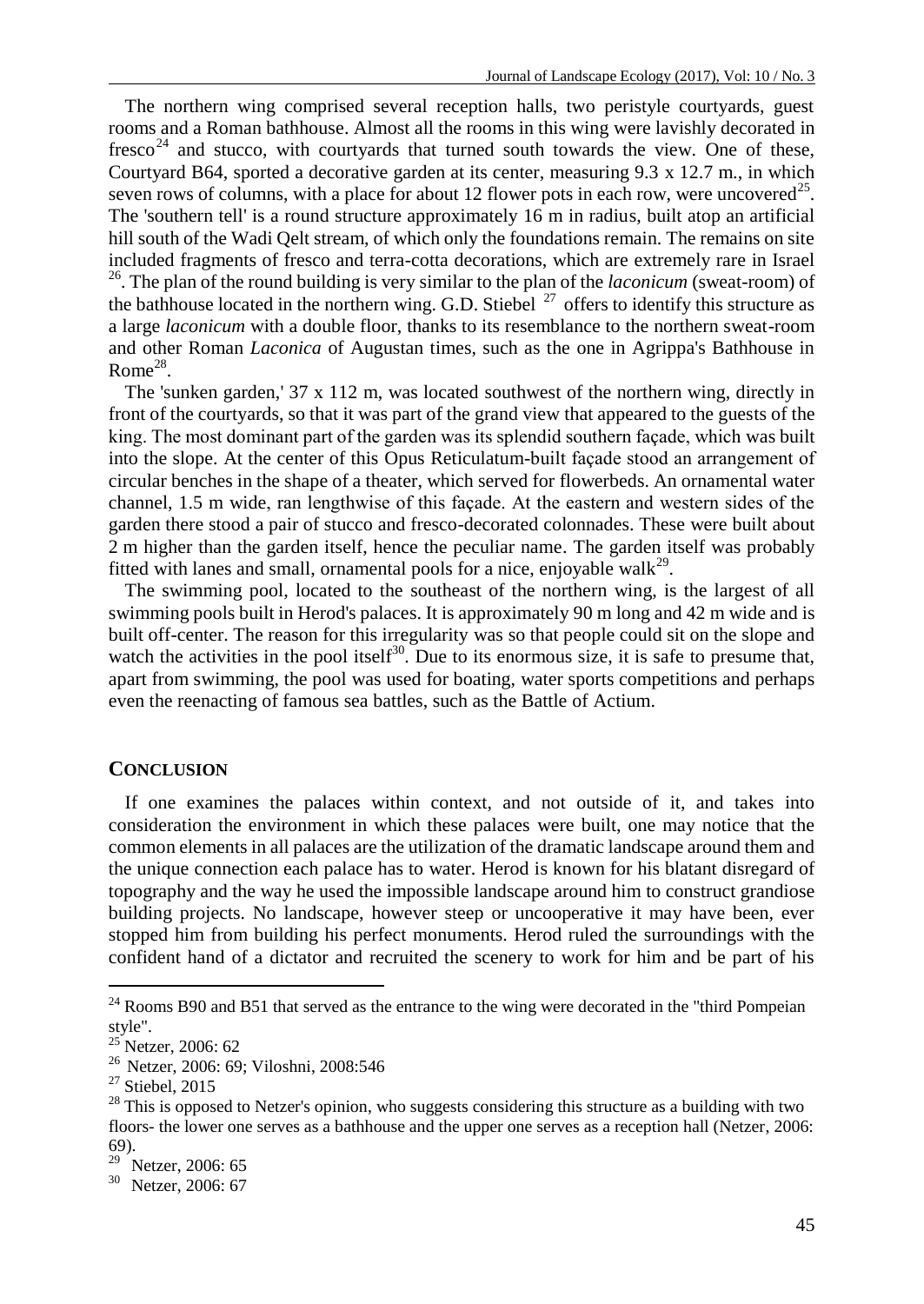agenda when he built these four palaces. Each of the palaces makes use of an almost unruly landscape to its best advantage and exploits the topography of said landscape to intensify its grandness. Another aspect that all four palaces share, as mentioned above, is the connection to water. The fact that three out of four palaces were built in very arid places serves to reinforce this point further and enhance the contrast between the landscape and the palaces. Even the Promontory Palace in Caesarea, although it was not built in a desert-like environment, was practically constructed in the sea. The addition of a swimming pool for leisure activities further provided one with the sense of a spectacular usage of the landscape. One might think that building vast swimming pools for recreational purposes in arid environments, or so close to the sea, is an unthinkable waste of water; However, it is important to understand that, in Herod's case, this was a statement: it is, first and foremost, a way to exhibit the king's wealth, influence and power. Another very interesting example of the importance of water as a landscape element in Herod's buildings comes in the form of two fragments of fresco decorations recently uncovered in the theater built on the slopes of Herodium (Figs. 8-9).



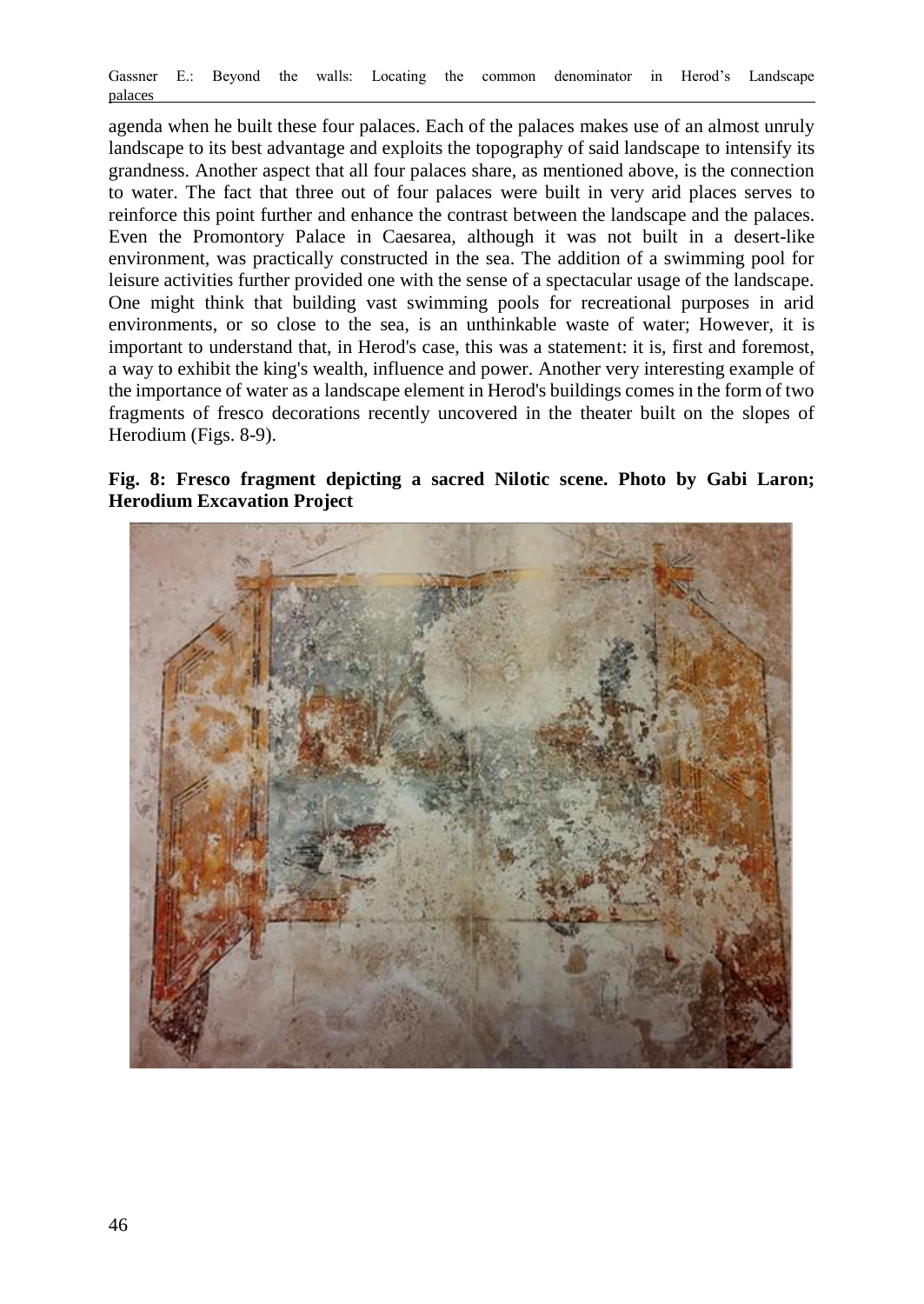**Fig. 9: Fresco fragment depicting a battle ship. Photo by Gabi Laron; Herodium Excavation Project**



One of the fragments depicts a sacred Nilotic landscape, while the other portrays a segment of a battleship, engaged in a sea battle (probably the famous Battle of Actium mentioned above). It is crucial to understand the significance of the usage of water in these paintings, as it is the only occasion known to us in which Herod violates the Jewish ban on anthropomorphic representation, which he chooses to do with the aid of water. If we go back to the question of Herod's involvement in his own building projects and try to answer it, we can carefully suggest that the lack of a common denominator in the plans of the structures themselves, and the existence of it in their surroundings, indicates that the king was involved in important aspects of the planning of these palaces. If indeed, Levine was right in assuming that the planning of these palaces was the work of one gifted architect, or perhaps even several teams of gifted architects; one would expact to find a certain repetition in the blueprints of the palaces, but not necessarily the same in the surroundings of said buildings. An architect will care more about the plan of the palace itself, than the view around it, and since the element of water and landscape played such a significant role in Herod's power agenda, it seems only logical to assume that the decision where to locate the palaces and what elements to use was left to the King. And so, I propose that both the uniqueness of each plan and the election of the landscape with which the palaces will interact suggest that it was most likely Herod who selected the locations and chose the outline of the magnificent monuments he built as a testament to his power and wealth.